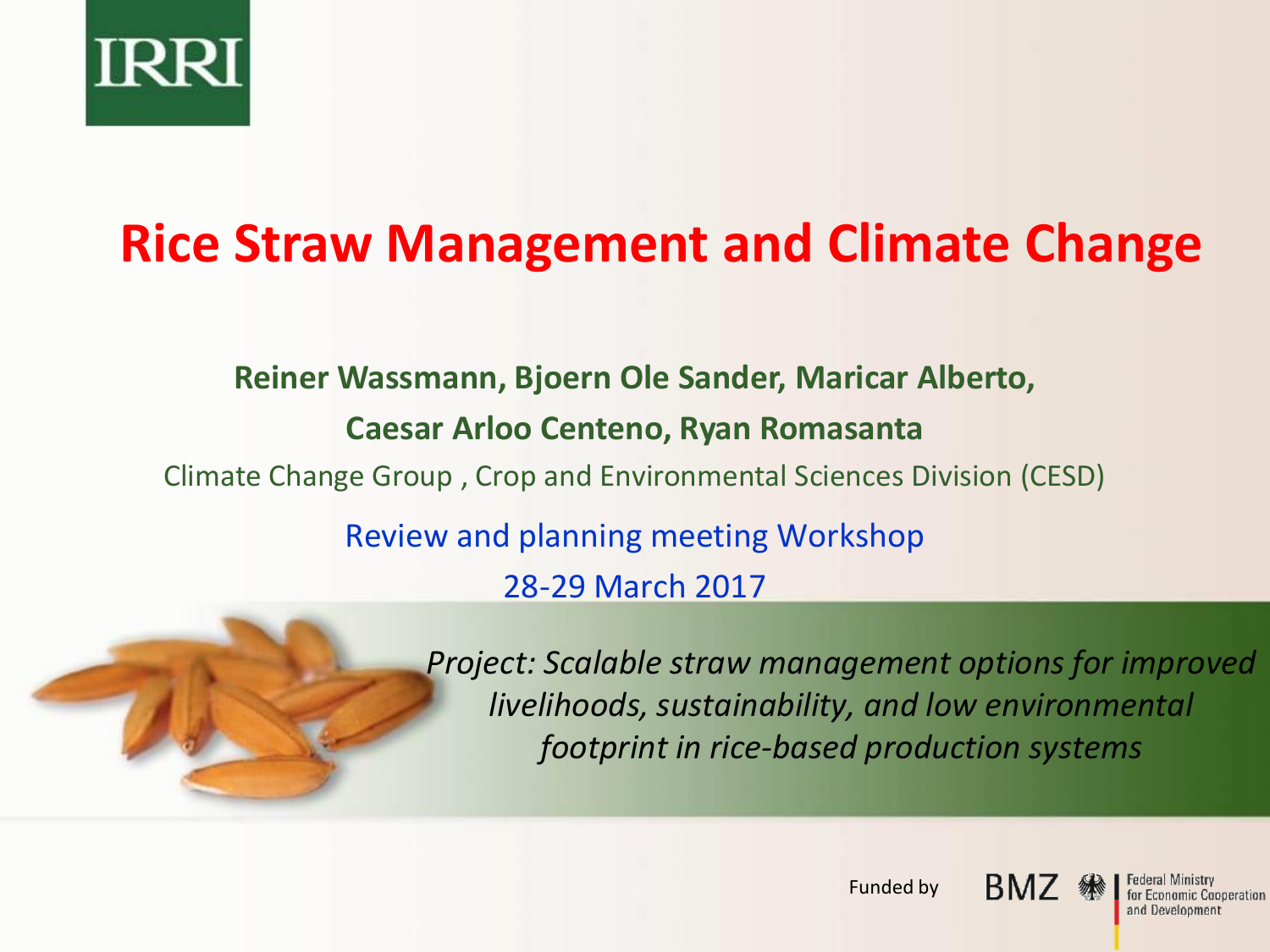## **RICE STRAW MANAGEMENT AFFECTING THE ENVIRONMENT**

 Various approaches in collection and utilization of rice straw residues were being implemented.

**Each practice has its own advantages and drawbacks on** several factors including greenhouse gas emissions.

 An assessment of these management practices can be instrumental by providing data for emission inventories, life cycle analysis and carbon footprint analysis of rice.



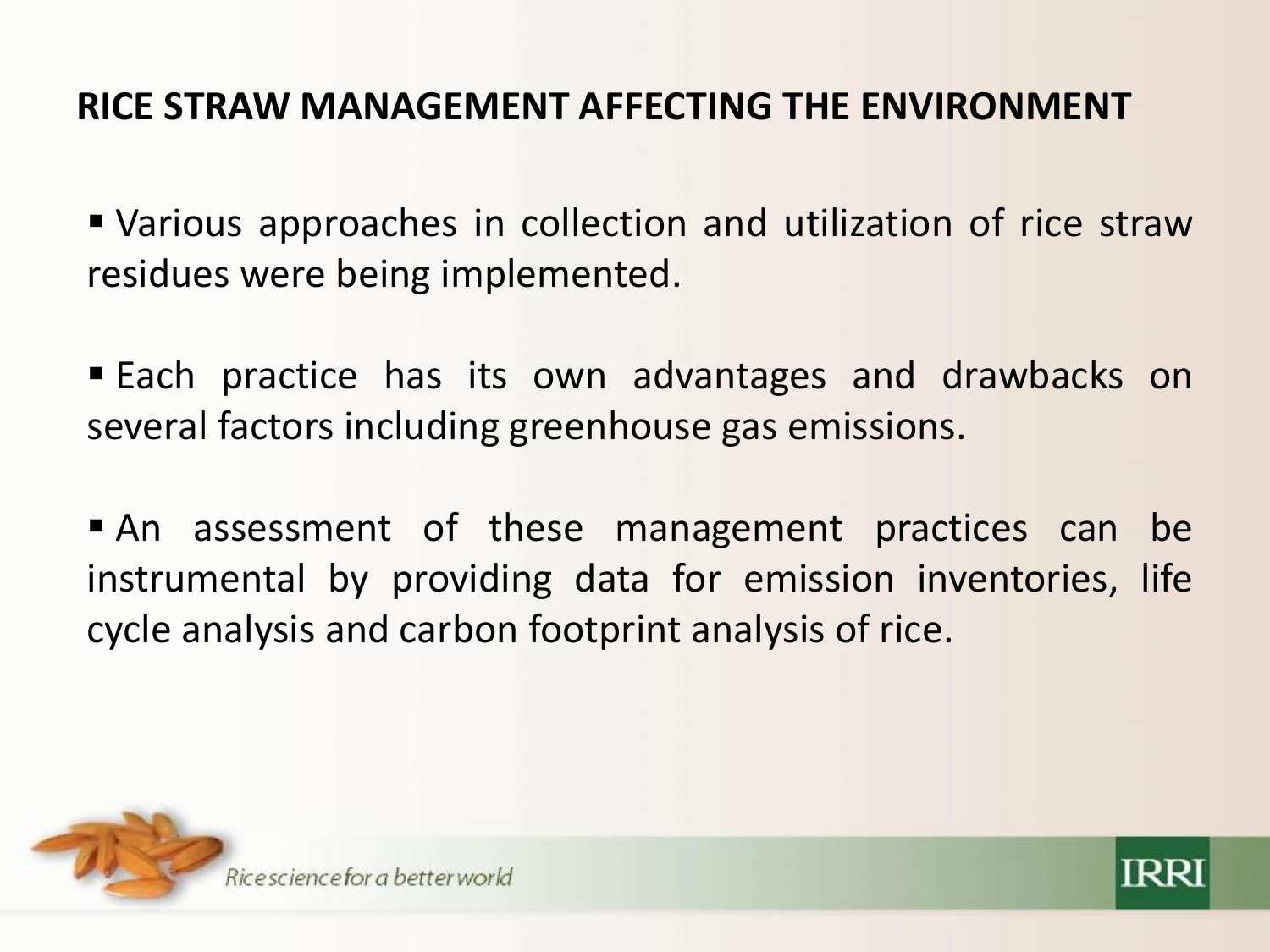# **A. Rice Straw Burning and On-field Straw Management (Plot UC, IRRI | 2015WS & 2106DS)**

- The total global warming potential (GWP) from straw burning (SB) was about 39% lower than with straw incorporation (SRt).
- Burning accounted for 13.1% of the annual GWP over the entire cropping cycle.
- (a) SRt  $(b)$  SB 8000 8000 Dry season **Burning** 7000 7000  $(13.1\%)$  $\overline{\xi}$  6000  $yr^{-1}$ Land prep **Dry** 6000  $(6.4%)$ Land prep  $25000$  $25000$  $(2.3%)$ (**kg CO**<sub>2</sub> 4000<br>3000 Growth  $CO<sub>2</sub>$ eq Dry  $(92.4% )$ 4000 Growth (kg  $(82.3%)$ 3000 **E** Fallow  $\frac{2000}{2000}$ GWP  $(1.2%)$ 2000 Wet  $\equiv$  Fallow 1000  $(2.3%)$ 1000 Wet season Wet season  $\Omega$

- Net GWP Rankings (2 seasons):
- Straw Retained (SRT) > Straw Burning (SB) > Partial Straw Removal (PSRm) > Complete Straw Removal (CSRm)





Romasanta, R.R., Sander, B.O., Gaihre, Y.K., Alberto, M.C.R., Gummert, M., Quilty, J., Nguyen, V.H., Castalone, A.G., Balingbing, C., Sandro, J., Correa, Jr., T., Wassmann, R., 2017. **How does burning of rice straw affect CH4 and N2O emissions? A comparative experiment of different on-field straw management practices**. Agriculture, Ecosystems and Environment. 239, 143-153.

Ricescience for a better world

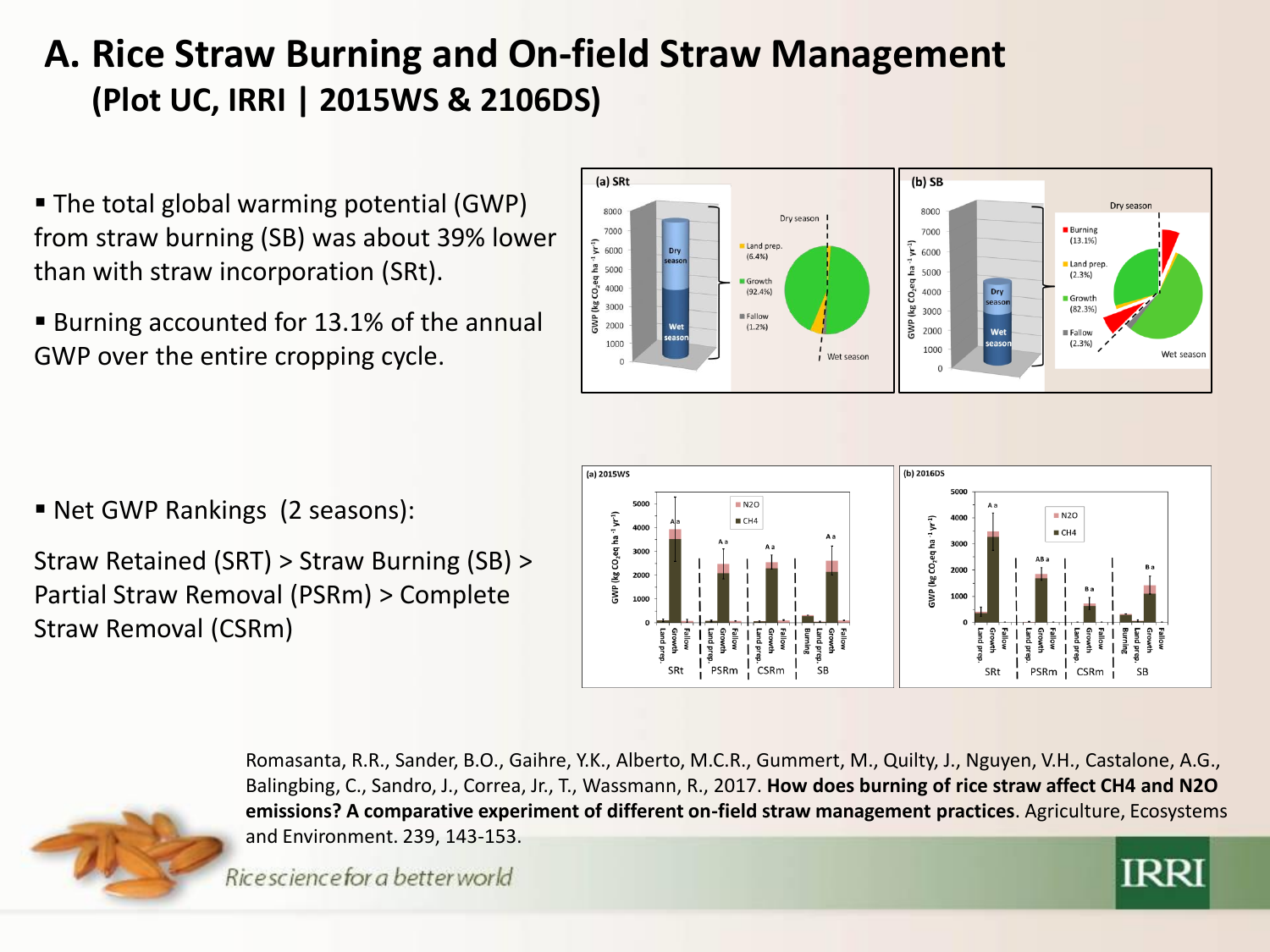## **B. Pile Straw Burning Using EC Technique (Plot UY, IRRI | 2016 Dry Season Fallow Period)**

GHG emissions was measured using Eddy Covariance (EC) technique.

The objective of this experiment was to assess the effects of burning straw in the field during fallow period on CH<sub>4</sub> fluxes (or the net exchanges of CH<sub>4</sub> across the landatmosphere interface).